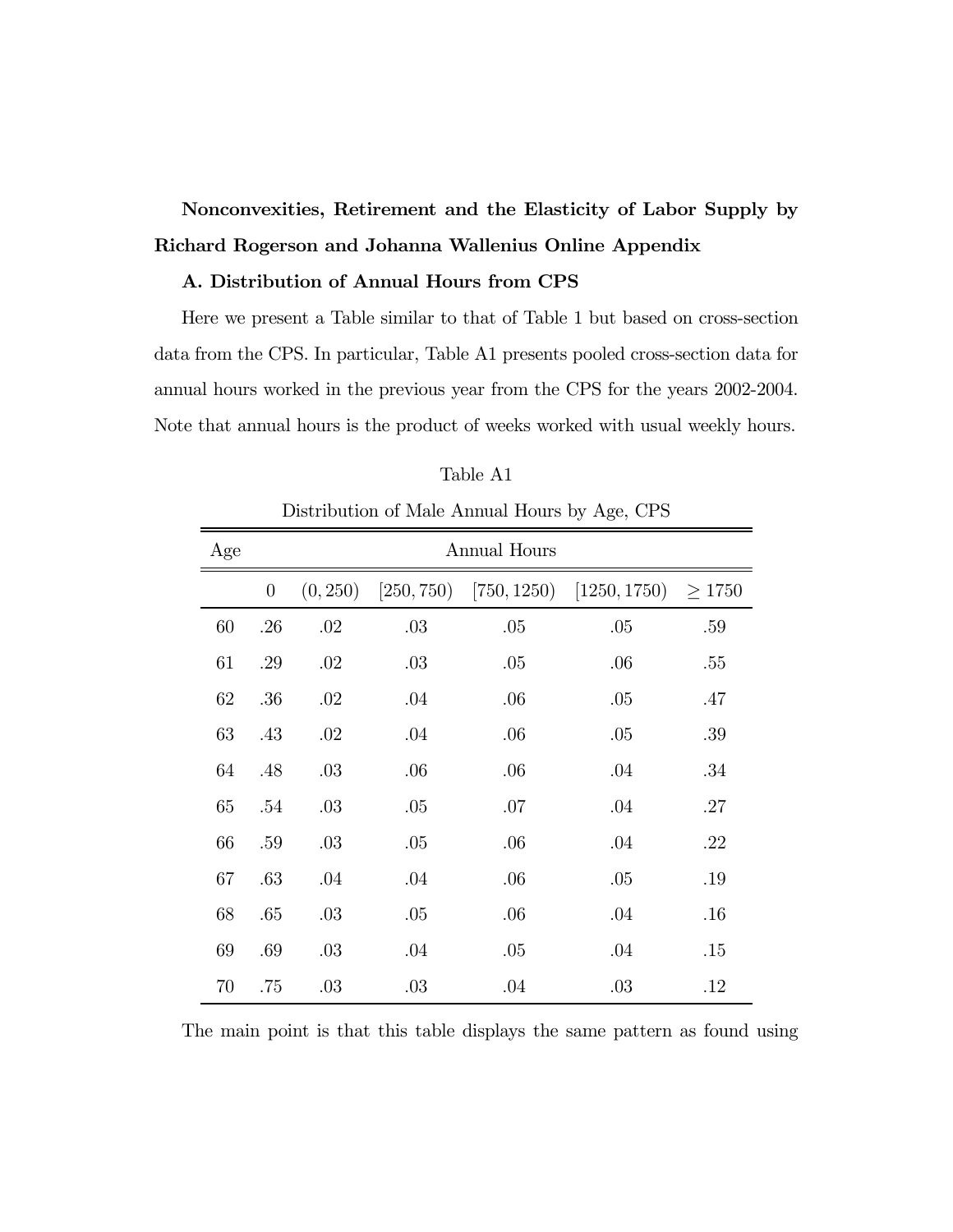| Age    | <b>Annual Hours</b> |          |     |     |                                           |       |  |
|--------|---------------------|----------|-----|-----|-------------------------------------------|-------|--|
|        | $\theta$            | (0, 250) |     |     | $[250, 750)$ $[750, 1250)$ $[1250, 1750)$ | >1750 |  |
| 60     | $.34\,$             | .02      | .04 | .06 | .06                                       | .48   |  |
| 61     | .37                 | .03      | .04 | .06 | .06                                       | .44   |  |
| 62     | .43                 | .03      | .04 | .07 | .06                                       | .37   |  |
| 63     | .50                 | .03      | .05 | .07 | .05                                       | .30   |  |
| 64     | .54                 | .03      | .05 | .06 | .04                                       | .28   |  |
| 65     | .61                 | .03      | .05 | .06 | .05                                       | .20   |  |
| 66     | .65                 | .03      | .05 | .07 | .05                                       | .15   |  |
| 67     | .68                 | .04      | .05 | .05 | .04                                       | .14   |  |
| 68     | .71                 | .03      | .04 | .06 | .03                                       | .13   |  |
| 69     | .74                 | .03      | .04 | .05 | .03                                       | .11   |  |
| $70\,$ | .79                 | .03      | .03 | .04 | .02                                       | .12   |  |

data from the PSID. Table A2 shows the same figures for all workers.

### Table A2

Distribution of Annual Hours by Age, Male and Female, CPS

Note that including females does lead to a slightly greater share of workers who work part-time. Nonetheless, this table shows the same patterns found in Table A1 continue to hold for the overall sample. In particular, the dominant dynamic in the cross-section is the movement of workers from full-time work to no work.

## B. Time-Varying Preferences and Wages

Here we consider the case with time varying preferences and/or wages. We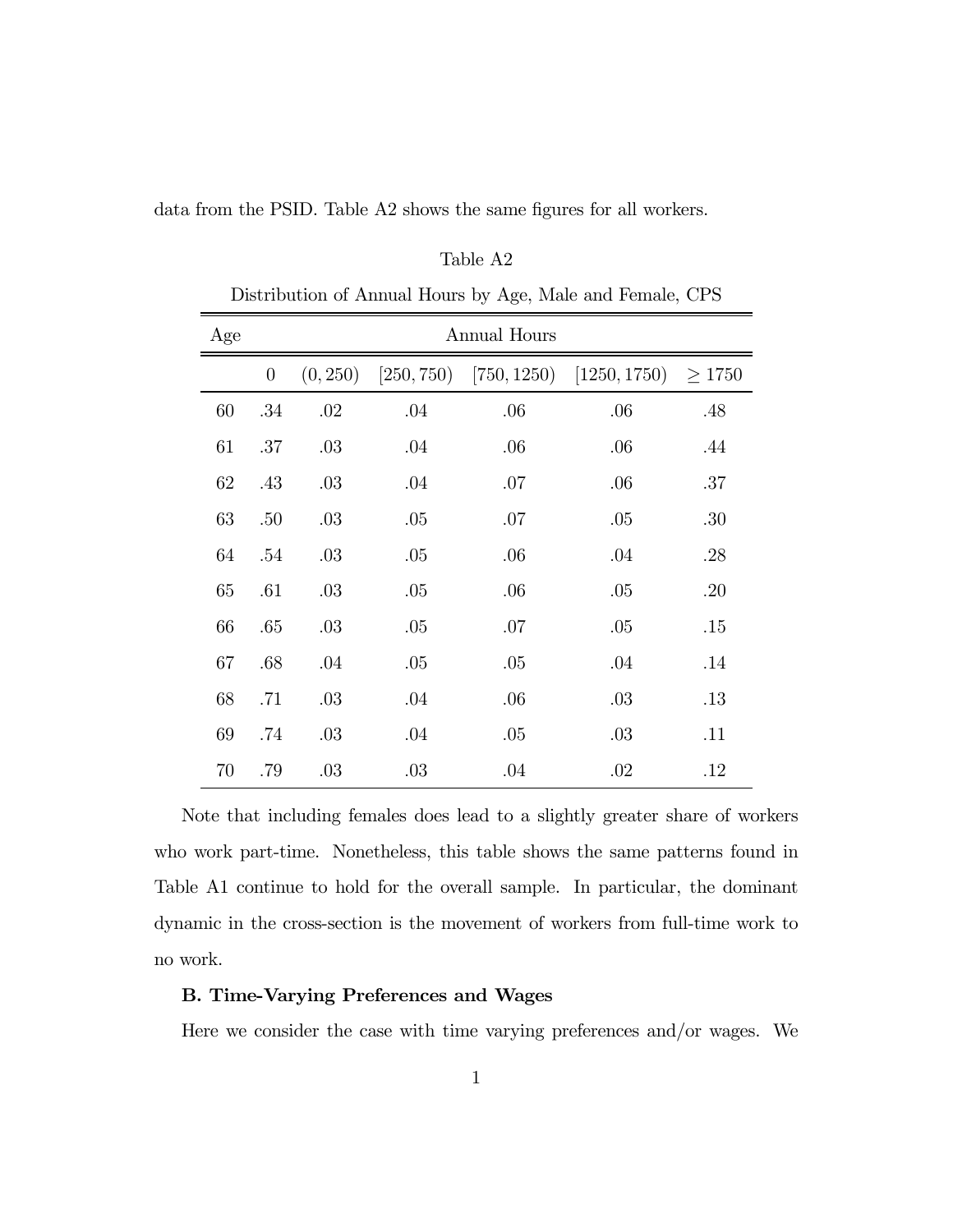demonstrate this in the context of an age-varying utility from leisure, given by  $\alpha(t)$ . The argument for time varying wages is analogous. Consistent with our desire to focus on retirement, i.e., that the period of not working in the market occurs at the end of life, we assume that the  $\alpha(t)$  profile is increasing.<sup>1</sup> It is no longer the case that hours of work when working are constant, so we will now have an hours of work profile  $h(t)$ . The maximization problem is now:

$$
\max_{e,h(t)} u\left(\int_0^e w(h(t)-\bar{h})dt + Y\right) + \int_0^e \alpha(t)v(1-h(t))dt + \int_e^1 \alpha(t)v(1)dt \tag{B1}
$$

Assuming an interior solution the first order condition for  $e$  is:

$$
u'(\int_0^e w(h(t) - \bar{h})dt + Y)w(h(e) - \bar{h}) = \alpha(e)v(1) - \alpha(e)v(1 - h(e))
$$
 (B2)

Of particular interest is the first order condition for the optimal level of hours at the time of retirement,  $h(e)$ . The first order condition for this value is:

$$
u'(\int_0^e w(h(t) - \bar{h})dt + Y)w = \alpha(e)v'(1 - h(e))
$$
 (B3)

Dividing these two expressions gives:

$$
h(e) - \bar{h} = \frac{v(1) - v(1 - h(e))}{v'(1 - h(e))}
$$
 (B4)

It follows that our previous calculations all go through exactly, as long as we

<sup>&</sup>lt;sup>1</sup>In fact, our analysis would go through unchanged if we instead assumed that this profile were u-shaped, thereby potentially generating a period of nonwork at the beginning of life as well.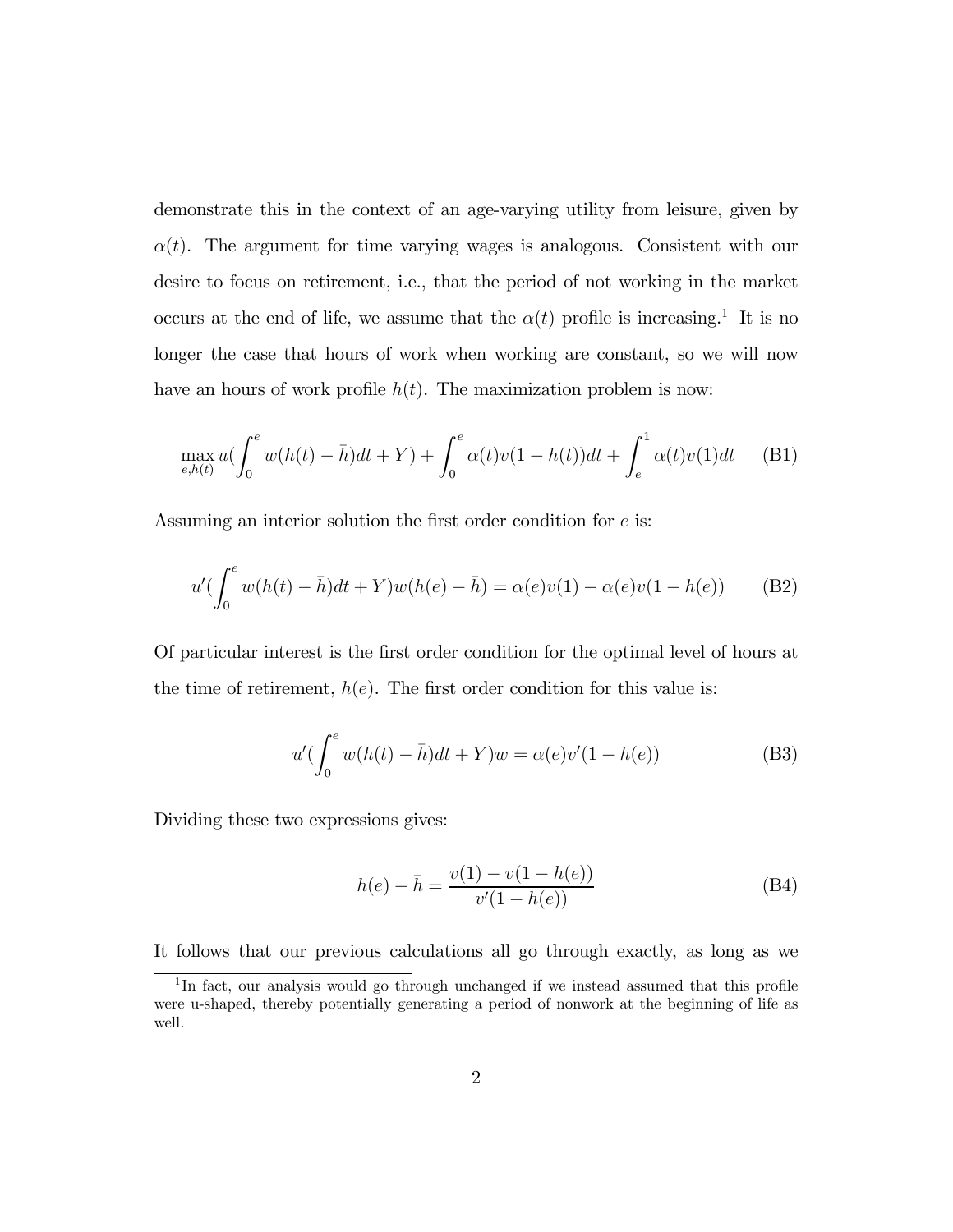understand that the level of hours that we use in the calculation refers to the level of hours worked at the time of retirement. But with this one proviso, the calculation is entirely unchanged.2

We can also extend this analysis to handle the case of a single discontinuity in the  $\alpha$  profile. If retirement occurs at the point of the discontinuity then what matters is not what the hours were just prior to retirement, but rather what the hours worked would have been at e had the individual not retired. The first order condition for optimal hours tells us that this value must satisfy

$$
\alpha(e)v'(1 - h(e)) = \lim_{t \to e} \alpha(t)v'(1 - h(t))
$$
\n(B5)

The discontinuity in the  $\alpha$  profile can reduce the needed nonconvexity through lowering the appropriate  $h$  to feed into the calculations. Basically, the implied level of hours is the value that equates marginal disutility of work at the margin with those periods in which the individual chose to work. However, as we know from our earlier calculations, for relatively small elasticities the effect of even moderate discontinuities on  $h$  is small, and moreover the effect of a small change in  $h$  on the required nonconvexity is also small. We conclude that the previous calculations are not much affected by allowing for time changing  $\alpha$  or  $w$ , unless we allow for very large discontinuities.

#### C. Non-separable Preferences

In this appendix we derive an expression linking  $h, \theta$  and  $\bar{h}$  assuming the form

<sup>2</sup>Rogerson and Wallenius (2009) assume that productivity varies with age, but do not target working time at retirement in their calibration, so this result does not apply to their calculations.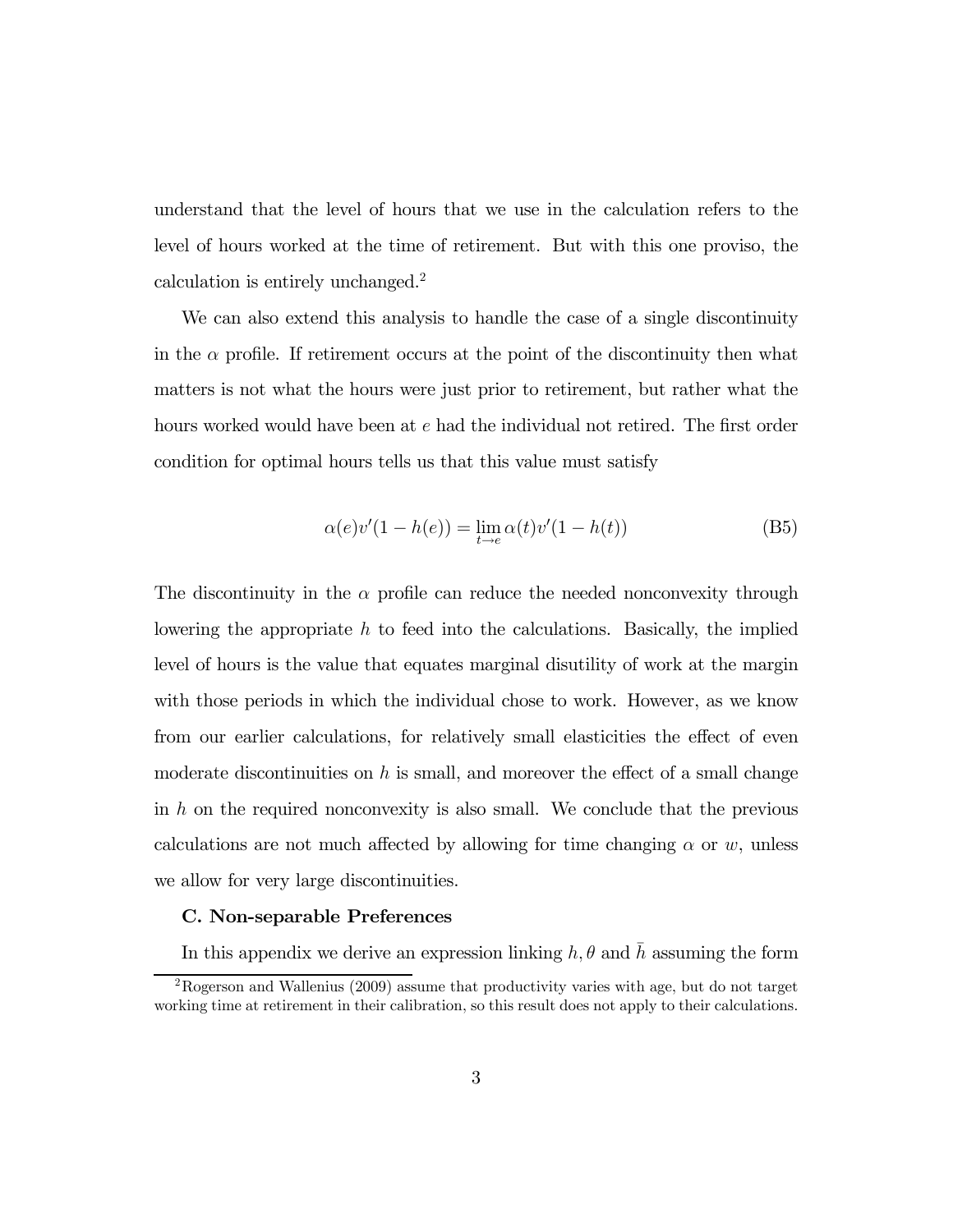of nonseparable preferences in the text, allowing as well for a fixed time cost of going to work, which we denote by  $\bar{h}$ . The optimization problem for an individual can be written as:

$$
\max_{e, h, c_w, c_r} eu(c_w, h) + (1 - e)u(c_r, 0)
$$

subject to the lifetime budget constraint:

$$
ec_w + (1 - e)c_r = e(h - \bar{h})^{1 + \theta}
$$

where  $c_w$  is consumption while working,  $c_r$  is consumption while retired,  $h$  is time devoted to production,  $e$  is the fraction of life spent in employment and  $\bar{h}$  is the fixed time cost associated with working. As noted in the text, the utility function is given by:

$$
u(c,h) = \frac{1}{1-\eta}c^{1-\eta}[1-\kappa(1-\eta)h^{1+\frac{1}{\phi}}]^{\eta}.
$$

Letting  $\lambda$  denote the Lagrange multiplier on the budget equation and assuming interior solutions for all four choice variables we have the following first order conditions:

$$
c_w : c_w^{-\eta} [1 - \kappa (1 - \eta) h^{1 + \frac{1}{\phi}}]^{\eta} = \lambda
$$
 (C1)

$$
c_r: c_r^{-\eta} = \lambda \tag{C2}
$$

$$
e: \frac{1}{1-\eta} \{c_w^{1-\eta} [1 - \kappa (1-\eta) h^{1+\frac{1}{\phi}}]^{\eta} - c_r^{1-\eta} \} = \lambda [c_w - c_r - (h - \bar{h})^{1+\theta}] \tag{C3}
$$

$$
h: c_w^{1-\eta} \eta [1 - \kappa (1-\eta) h^{1+\frac{1}{\phi}}]^{\eta-1} \kappa \ (1+\frac{1}{\phi}) h^{\frac{1}{\phi}} = \lambda (1+\theta)(h-\bar{h})^{\theta} \qquad (C4)
$$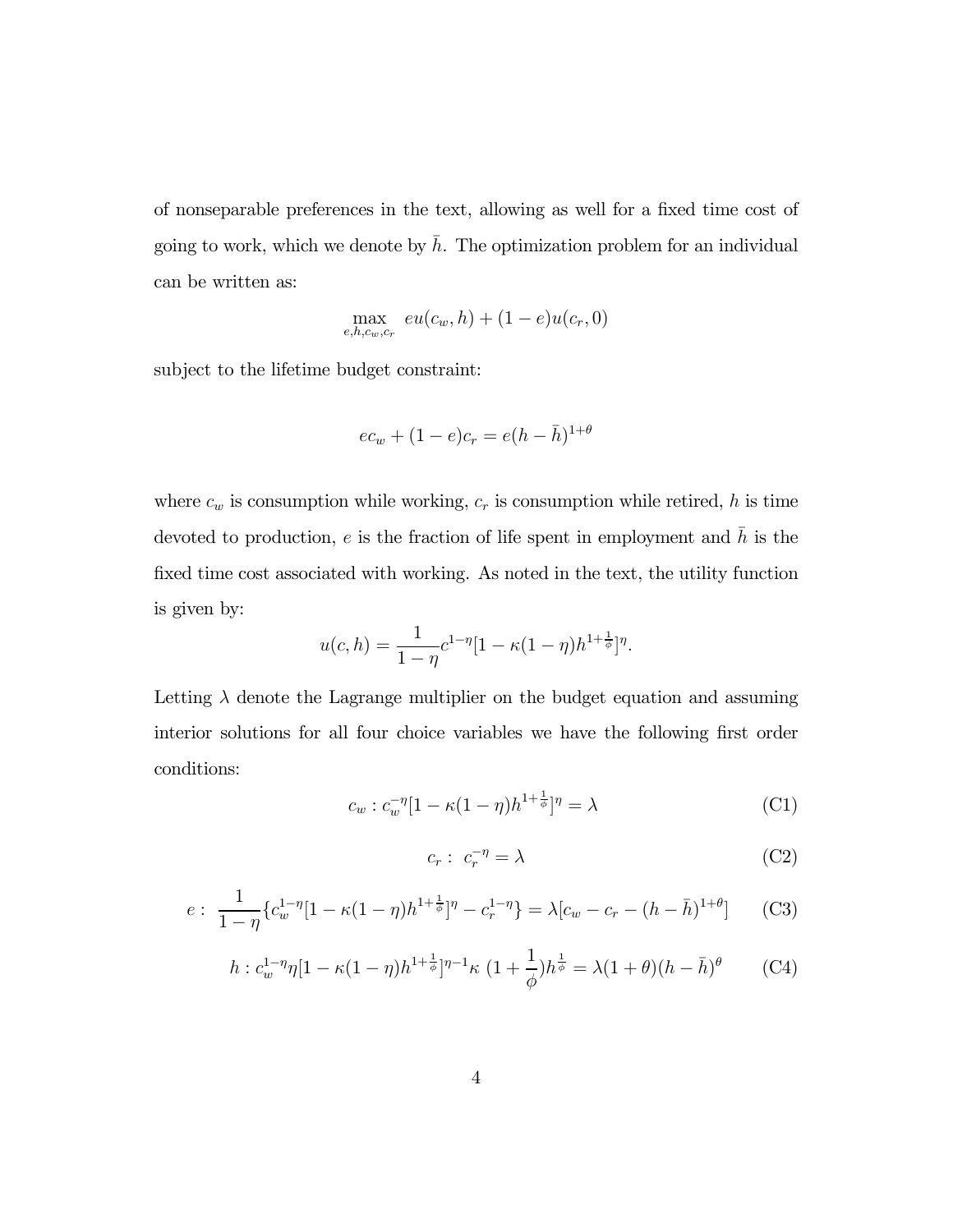In characterizing the solution to this set of equations it is useful to define:

$$
A = \left[1 - \kappa(1 - \eta)h^{1 + \frac{1}{\phi}}\right] \tag{C5}
$$

Dividing equation (C1) by equation (C2) one obtains:

$$
c_w = Ac_r \tag{C6}
$$

Using this expression in the lifetime budget equation gives:

$$
c_r = \frac{e(h - \bar{h})^{1+\theta}}{Ae + (1 - e)}
$$
(C7)

Using equation (C7) in equation (C2) yields:

$$
\lambda = \left[\frac{e(h - \bar{h})^{1+\theta}}{Ae + (1 - e)}\right]^{-\eta} \tag{C8}
$$

Substituting equations  $(C6)$ ,  $(C7)$  and  $(C8)$  into  $(C3)$  and simplifying gives:

$$
\frac{e}{Ae + (1 - e)} = \frac{1 - \eta}{\eta} \frac{1}{1 - A}
$$
 (C9)

Substituting equations C67), (C7) and (C8) into equation (C4) one obtains:

$$
\frac{e(h-\bar{h})}{Ae + (1-e)}(1-A) = \frac{1+\theta}{1+\frac{1}{\phi}}\frac{1-\eta}{\eta}h
$$
\n(C10)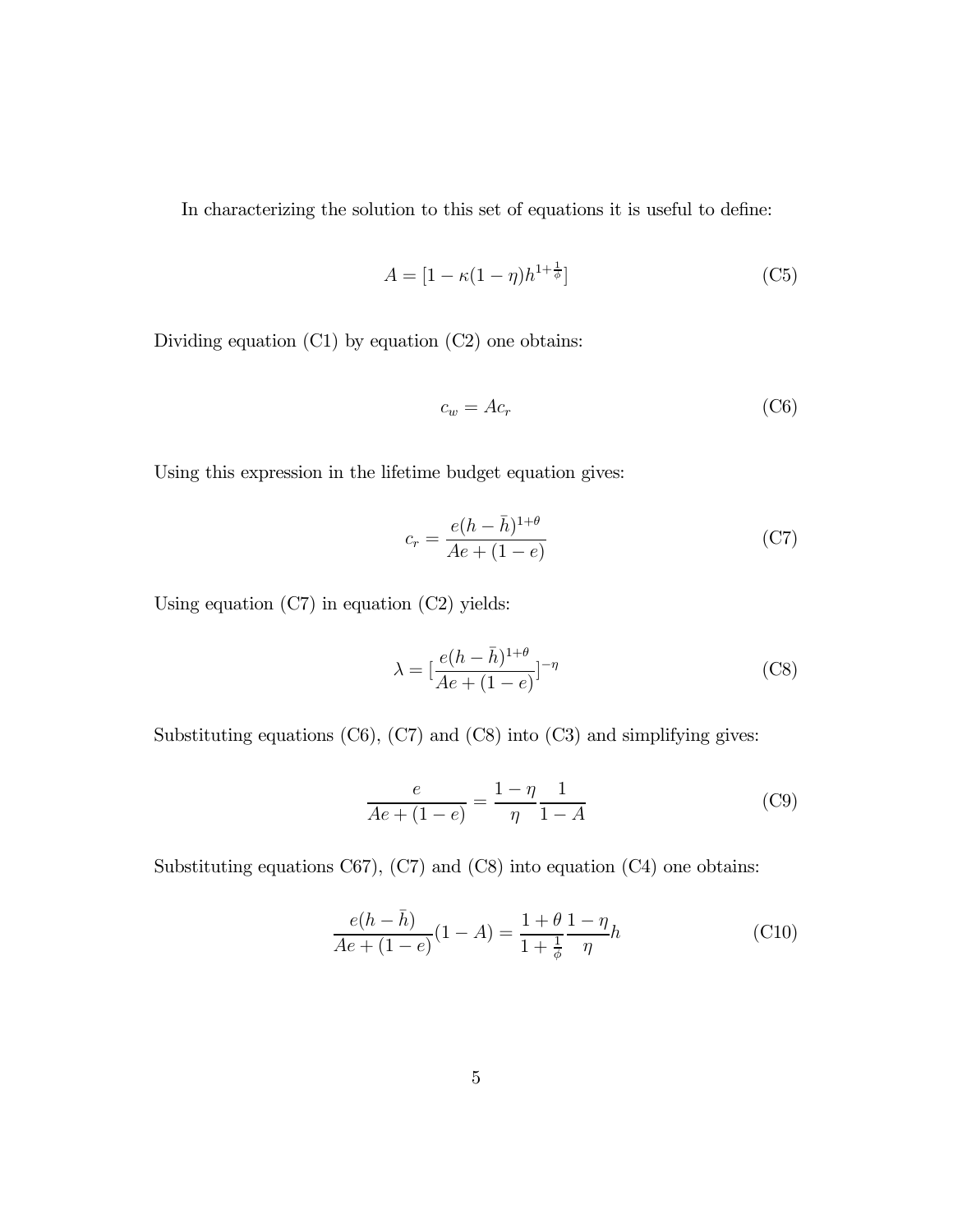Substituting for  $\frac{e}{Ae+(1-e)}$  from (C9) into (C10) yields:

$$
\frac{h-\bar{h}}{h}=\frac{1+\theta}{1+\frac{1}{\phi}}
$$

Similar to our previous analysis based on the separable specification, neither the exponent on consumption nor the length of working life influences the extent of nonconvexity that is required to generate retirement. Using our previous benchmark value of  $h = .385$ , and assuming that  $\bar{h} = .1h$ , Table C1 shows the required value of  $\theta$  for various values of  $\phi$ , which is equal to the *IES*.

#### Table C1

Value of  $\theta$  Required for Retirement With Nonseparable Preferences,  $\bar{h}=.1h$ 

|        |  |             | $IES=2.0$ $IES=1.0$ $IES=.75$ $IES=.50$ $IES=.25$ $IES=.10$ $IES=.05$ |     |      |
|--------|--|-------------|-----------------------------------------------------------------------|-----|------|
| - 35 - |  | 80 11 17 35 |                                                                       | 8.9 | 17 9 |

Relative to our earlier results, we see that this specification requires even larger nonconvexities in order to generate retirement. The reason for this is that the preference specification in equation (??) implies that marginal disutility of work is zero when work is zero. Relative to our earlier specification in which we had a non-zero marginal utility of leisure at zero work, this makes it even more difficult to generate retirement.

## D. Derivations For Section 5

Here we provide more details for the exercise reported in the text. Solving for  $e^*$  from equation (??) and substituting into the objective function gives the